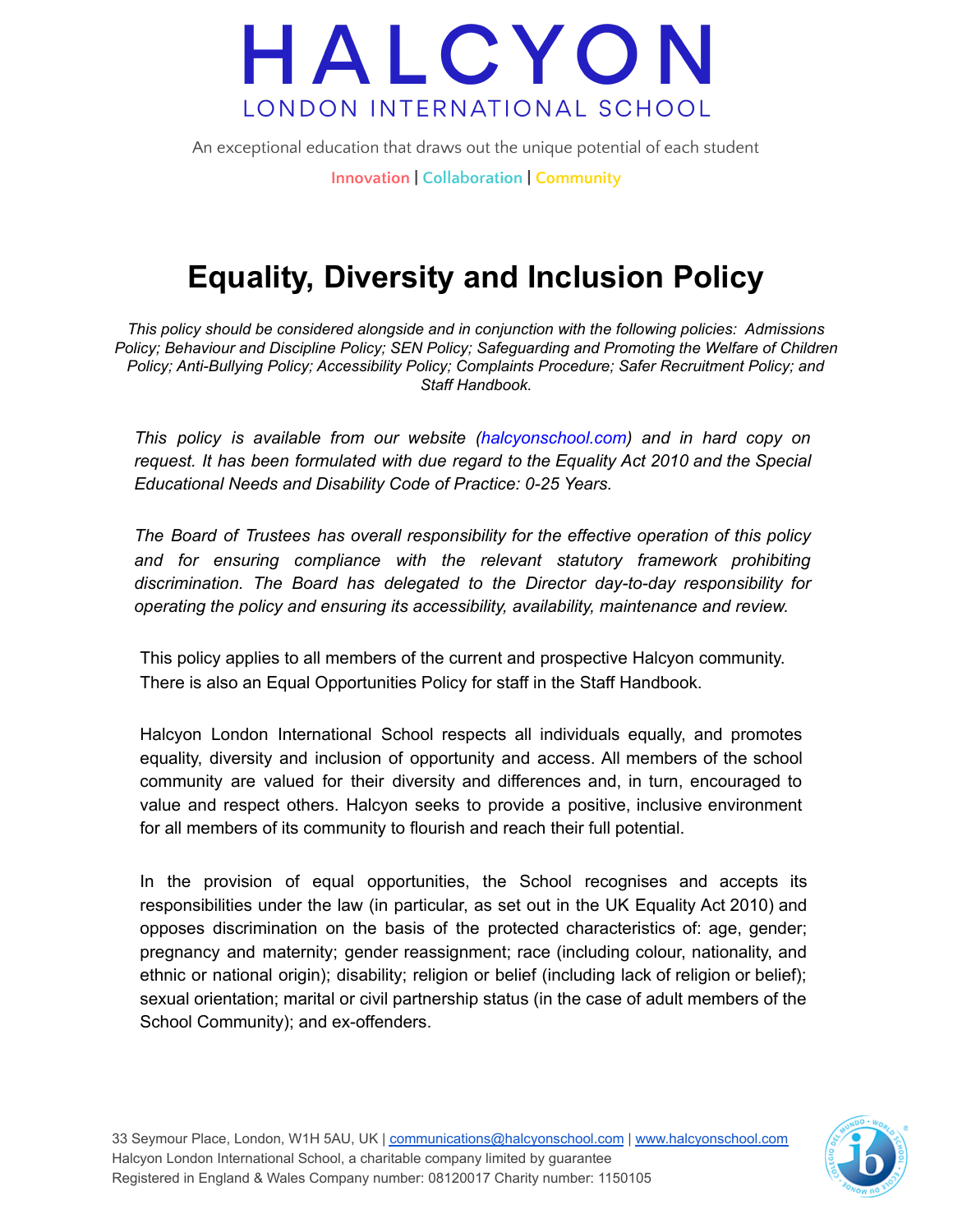

The aim of this policy is to ensure that no person is victimised or subjected to any form of bullying, harassment, victimisation or cyberbullying for any reason. See Halcyon's Anti- bullying Policy for more details.

Halcyon aims to ensure that all policies and practices conform with the principle of equal opportunities. Positive attitudes are fostered through the curriculum and ethos of the School, and students are encouraged to question assumptions and stereotypes.

Inappropriate attitudes and practices will be challenged and tackled through staff modelling, through the personal, social, health and economic education (PSHEE) programme, through the use of appropriately selected teaching and learning materials (that avoid stereotypes and bias) and through the supportive school culture.

#### **Admissions**

Halcyon is a mainstream and English-speaking international school. The School will provide appropriate support for children with special educational needs or those for whom English is an Additional Language (EAL). See Halcyon's Special Educational Needs Policy and EAL Policy for more details.

Candidates for admission as students are required to satisfy the academic and character requirements current at the time of admission and entry to the School, irrespective of their gender, gender reassignment, race, disability or special educational needs, religion or belief, sexual orientation, pregnancy or maternity, and the School will not discriminate on these grounds in the terms on which a place is offered, subject to the following paragraph.

### **Disability and Special Needs Access**

Halcyon's facilities, physical and otherwise, for the disabled and those with special educational needs are limited but all that is reasonable will be done to ensure that the School's curriculum, ethos, culture, policies, procedures and premises are made accessible to everyone. Subject to the above constraints, the School welcomes

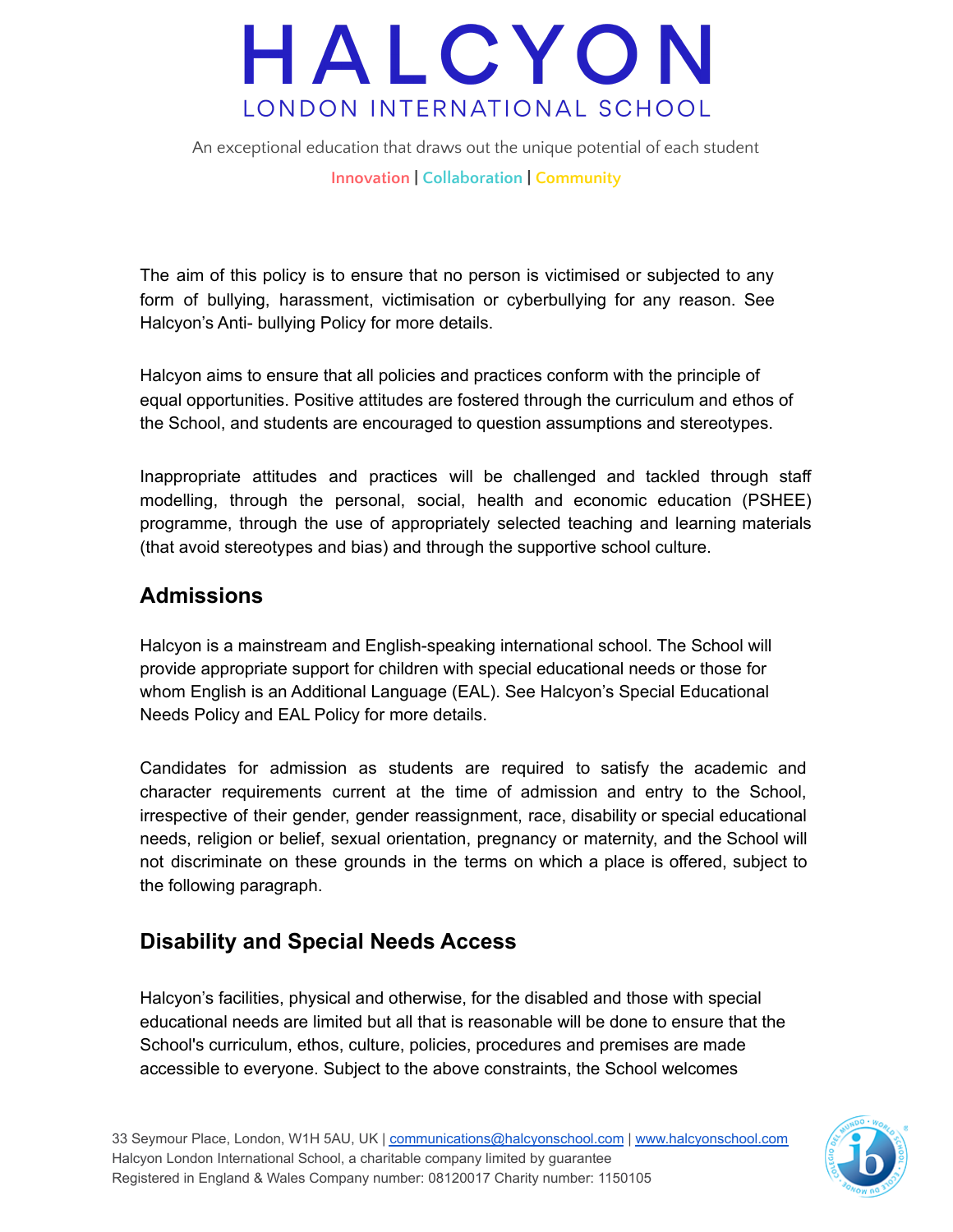# HALCYON LONDON INTERNATIONAL SCHOOL

An exceptional education that draws out the unique potential of each student **Innovation | Collaboration | Community**

applications for school places from people who have a disability within the meaning of the Equality Act 2010. Every application will be processed and considered fairly. The School maintains and promotes a positive culture towards inclusion of disabled people and those with special educational needs in all its activities and will not treat a student and their parent or guardian less favourably on these grounds without proper justification.

The School has an ongoing duty to make 'reasonable adjustments' for disabled students and students with special educational needs in respect of the education and associated services provided to ensure that such students are not placed at a substantial disadvantage in comparison with other students. This is a broad expression that covers all aspects of school life, for example: the curriculum; classroom organisation and timetabling; access to school facilities; clubs and visits; school sports and school policies.

Reasonable adjustments may typically include:

- making arrangements for a student or parent in a wheelchair to attend an interview in an accessible ground floor room
- providing examination papers in larger print for a student with a visual impairment
- rearranging the timetable to allow a student to attend a class in an accessible part of the building
- arranging a variety of accessible sports activities.

The School will carefully consider any proposals made by parents and will not unreasonably refuse any requests for auxiliary aids and services.

The School attempts to use succinct and straightforward language whenever possible. The School will make reasonable adjustments to ensure that EAL parents will be able to access school materials.

The School will monitor the physical features of its premises to consider whether disabled users of the premises are placed at a substantial disadvantage compared to

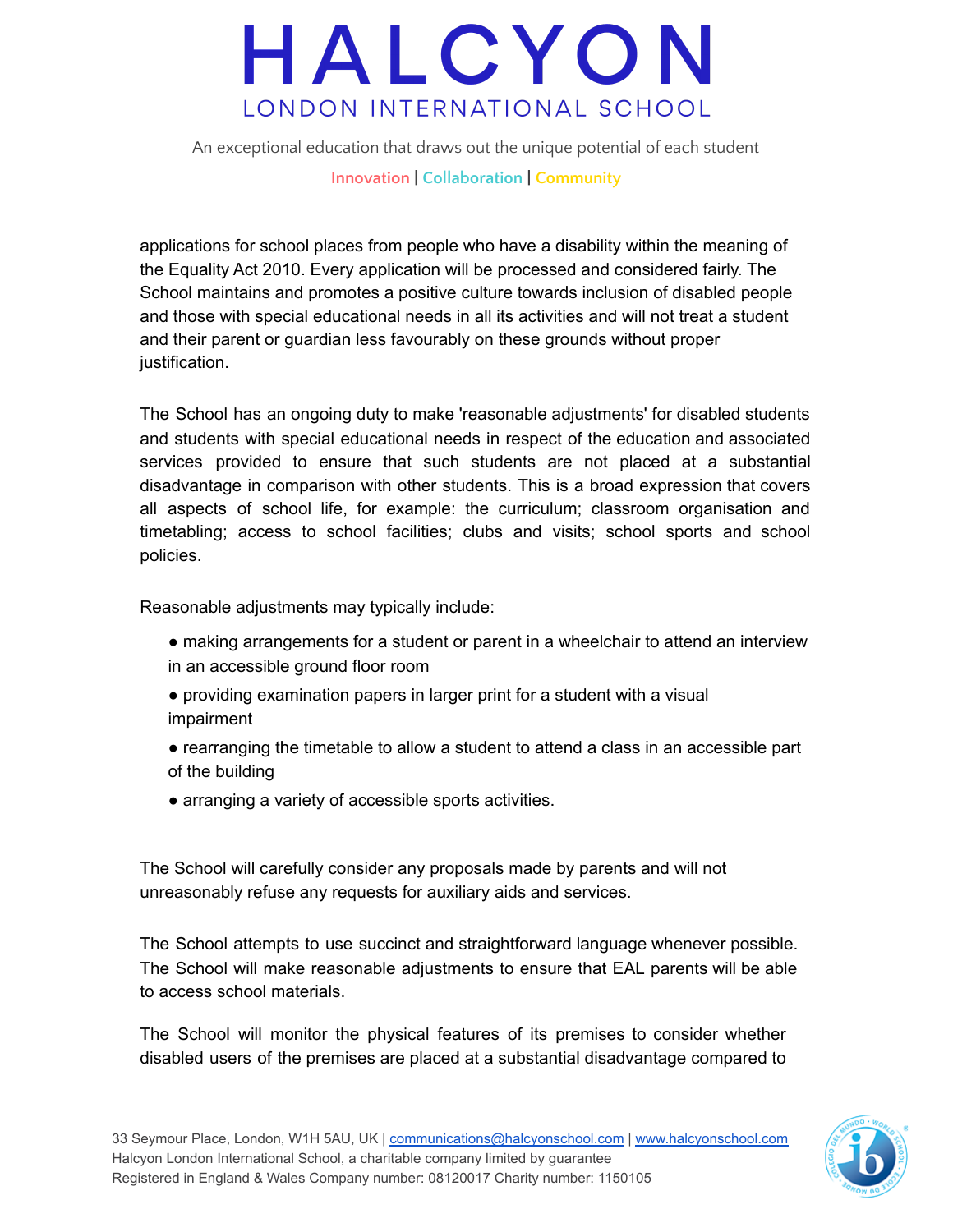

other users. Where possible and proportionate, the School will take steps to improve access and the School has an Accessibility Plan, which is kept under review and revised at least every 3 years.

#### **Provision for students with particular religious, dietary, language or cultural needs**

Halcyon is a secular community and the School respects the right and freedom of individuals to worship in accordance with their faith, or no faith, subject always to their respecting the rights and freedoms of the School community as a whole and considerations of safety and welfare.

Only meals prepared by the Halcyon catering team can be consumed within the school building, and as part of its commitment to sustainability, Halcyon offers an exclusively vegetarian menu. Halcyon provides for most special dietary requirements related to allergen and intolerance.

The School, through its Wellbeing structure, will make every effort to support individual students with particular cultural needs (religious, ethnic, creative, etc.).

**Positive Action** The School may provide access to additional education or training to meet any specific needs, for example, special language training in the case of students whose first language is not English, or additional support in the case of students with a disability or special educational needs.

**Complaints** Any student, parent or guardian who believes they have received less favourable treatment on any of the grounds referred to in this policy may make a complaint using the school's Complaints Procedure (a copy of which is published on www.halcyonschool.com).